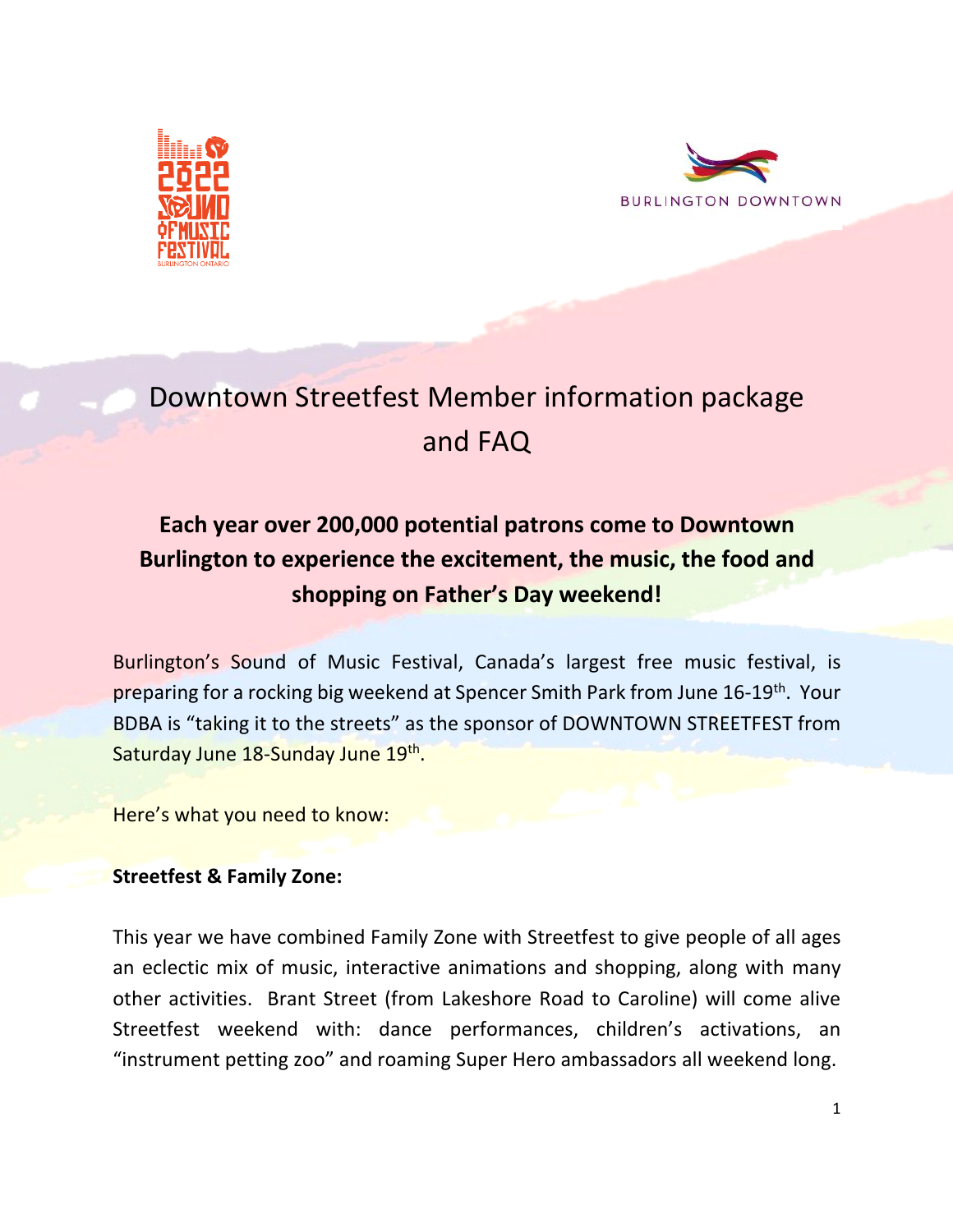### **Family Zone/Streetfest hours:**

Family zone will spill out from City Hall from 1 p.m.-6 p.m. both Saturday June 18<sup>th</sup> and Sunday June 19<sup>th</sup>. The on-street activities will continue with Downtown Streetfest on Saturday from 1 p.m.-11.00 p.m. & Sunday 1 p.m.-6 p.m.

**Sound of Music Parade:**

The Grande Festival Parade is the official kick-off to Downtown Streetfest. It will feature marching bands, floats and performers from across North America. The Parade starts at 11.00 a.m. on Saturday June 18<sup>th</sup> at Central Park.

Expect the Parade to hit downtown close to 11.30 a.m. as it travels westbound along:

Caroline St. to Elizabeth St.; south on Elizabeth St. to James St.; westbound on James St., then marches north on Brant Street to Baldwin St.; ending at Central High School.

There will be a "rolling road closure" when the Parade comes to the Downtown Streets. Viewing bleachers will be placed on Brant Street at James and rolled away after the Parade leaves. We expect some performers to return for a post-parade performance on Brant to kick-off Downtown Streetfest.

### **When will the road closure take place?**

To prepare for Downtown Streetfest Brant Street, between Caroline Street and Lakeshore Road will be:

> CLOSED: Saturday June 18<sup>th</sup> at 3:00 a.m. RE-OPENED: Sunday June 19<sup>th</sup> at 8:00 p.m.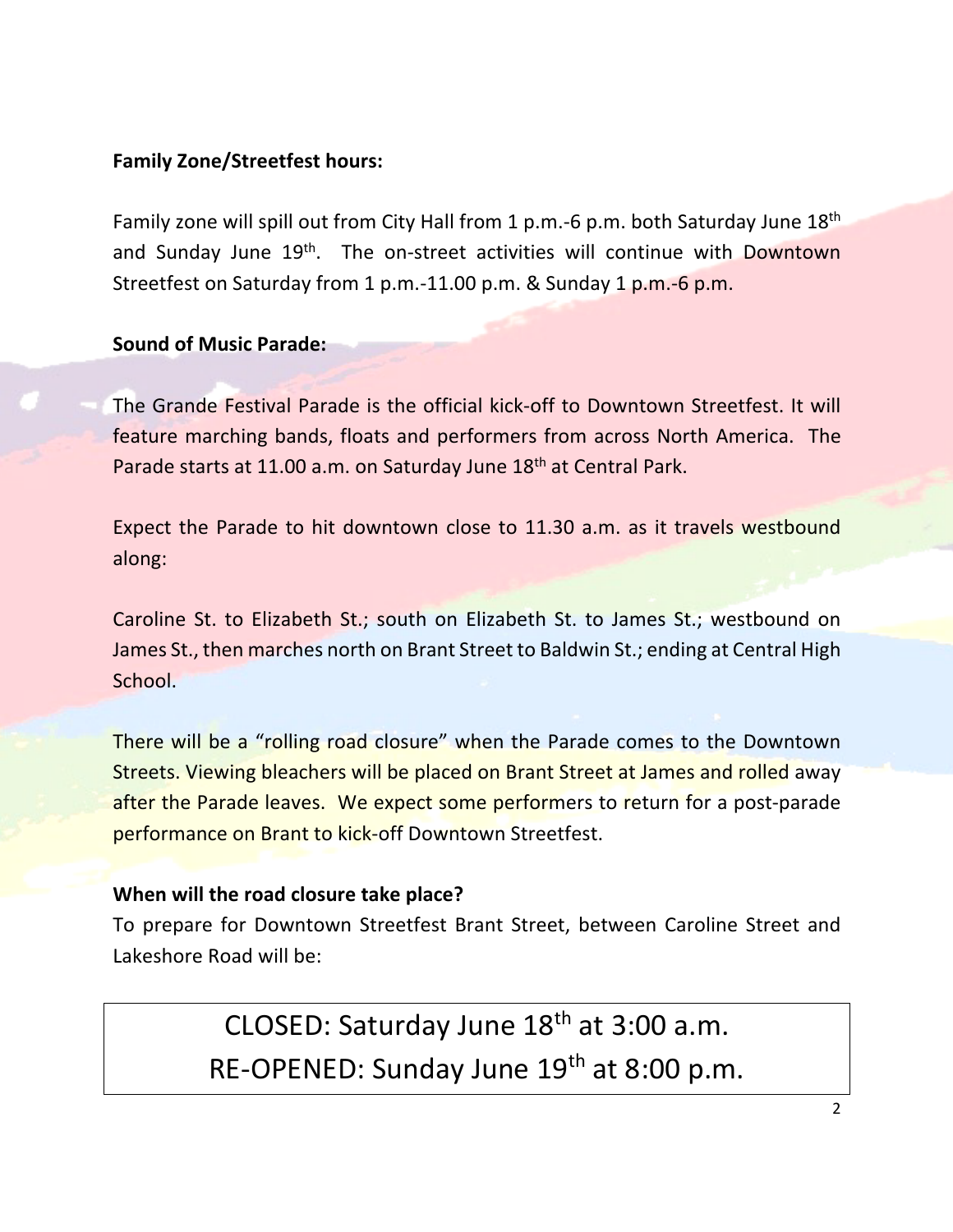### **What will the road closures look like?**

Included alongside this package is a guide detailing the road closures and traffic restrictions pertaining to the festival. The guide covers road closures by intersection, parking restrictions, public transit information and contact information for the event.

#### **How do I access my Brant Street business?**

With the exception of the Parade Brant Street will be closed to vehicles all Father's Day weekend. Sound of Music staff will allow local traffic/removing barricades at the intersection of **Brant Street/James Street** on Saturday from 6:00 a.m.- 9:00 a.m.

Please alert your employees and suppliers. Also, remind your customers, clients and restaurant patrons that there will be no on-street parking on Brant. Please use the surface parking lots and 414 Locust Street garage for parking this weekend.

#### **How can Brant Street businesses take advantage of Streetfest weekend?**

All Streetfest/Family Zone programming will take place on the street. There will be no vendors or animations on Brant Street sidewalks.

As a Brant Street business, you have an as-of-right opportunity to use the sidewalk in front of your ground floor business. You are permitted to bring your merchandise/service onto the sidewalk to the width of your store frontage.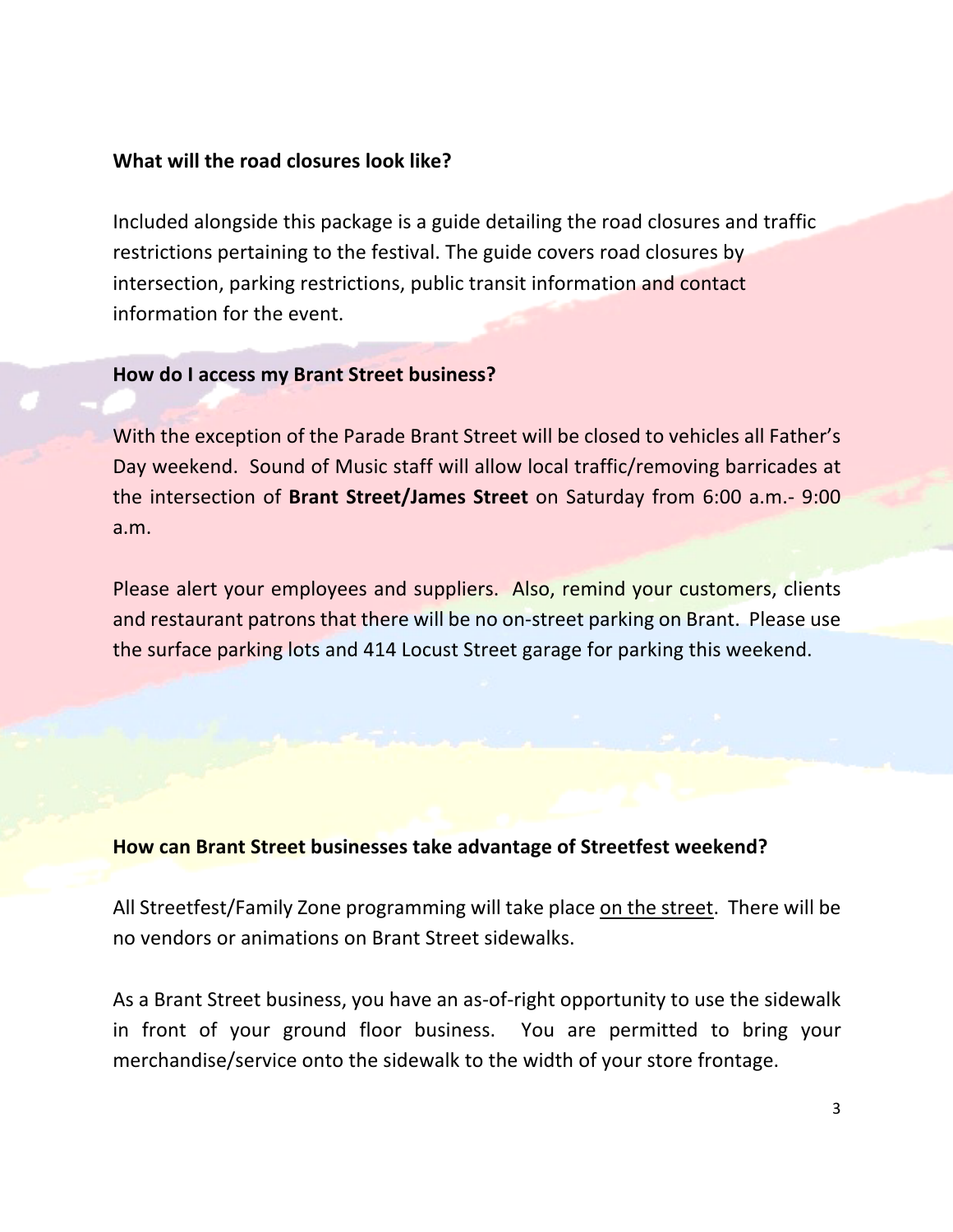### *Some tips:*

- Let the Festival provide the music. If you choose to hire your own music, they must perform inside your place of business so as not to conflict with the on-street paid performances
- Sidewalk sales must be "self-contained". Please provide your own tables/chairs and promotional materials
- It is not recommended that sidewalk sales extend past 10.30 p.m. on Saturday June 18<sup>th</sup>
- Please do not invite any non-Downtown members or suppliers to set up in front of your business as your Downtown Business Association is the sponsor of Streetfest weekend
- Sign-ups are not necessary for participation is a sidewalk activity or sale. Downtown Streetfest promotions will not list individual sidewalk sales. You are encouraged use your social media to market your Streetfest sales and tag the BDBA @DTBURLINGTONON

### **How can NON- Brant Street businesses take advantage of Streetfest weekend?**

While the event is localized on Brant we want to provide opportunities for our members in other parts of the Downtown to participate as well.

We have scouted out five locations on Brant for our members to set up a 10 x 10 tent during Streetfest weekend. If you have a good or service you'd like to display please contact us directly to discuss location and the details prior to Monday June 6th.

No perishable goods, alcohol or prepared/fresh foods are permitted.

Contact Dayna at events@burlingtondowntown.ca Or 905-630-7414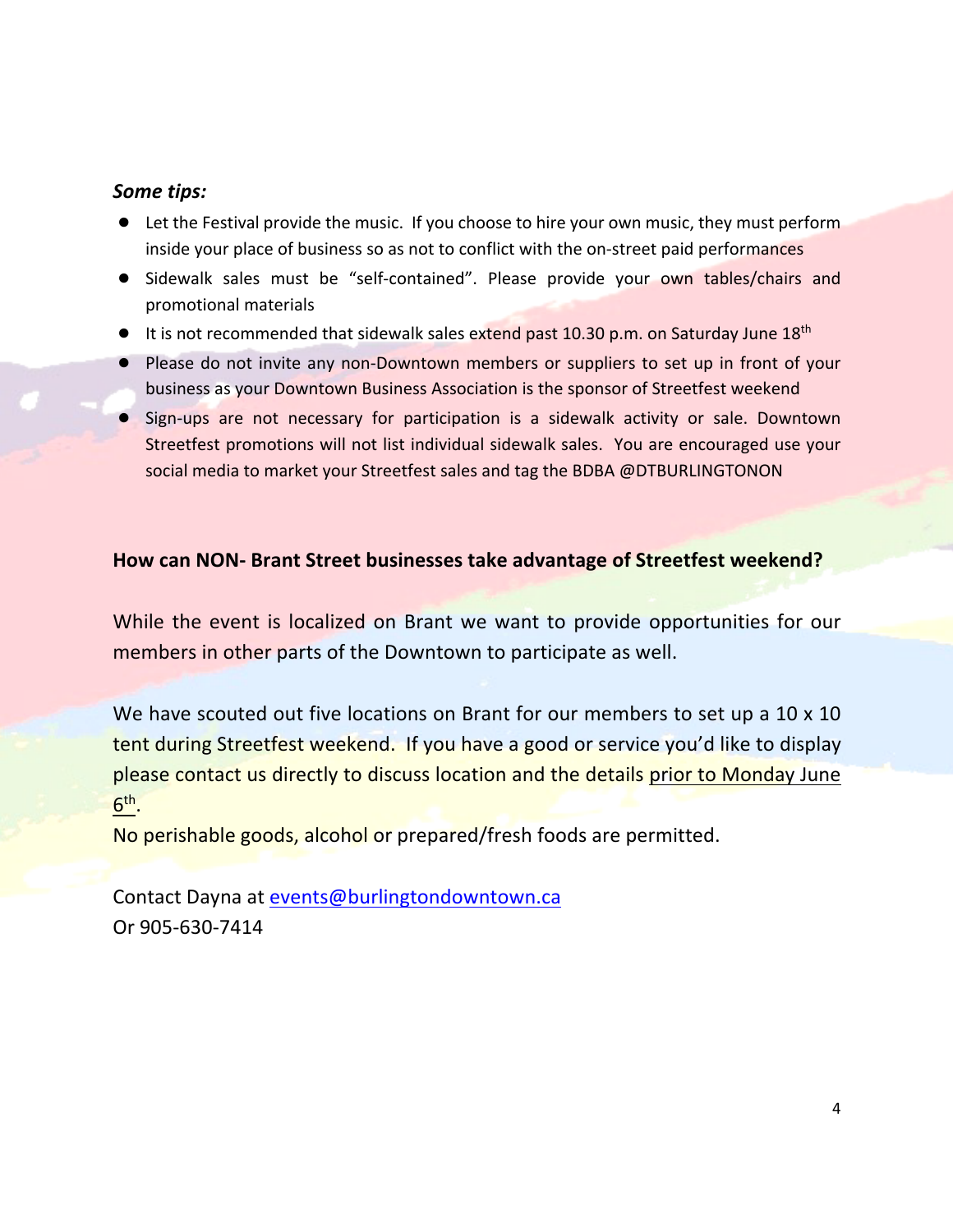# STREETFEST DAY-OF CONTACTS

If you have specific questions during Streetfest weekend BDBA staff will be on site

Brian Dean Executive Director Cell= 905-484-0021

Dayna Lyle Events Coordinator Cell = 905-630-7414

Micaela Burke Festival Associate mburke@soundofmusic.ca Cell = 905-736-1503